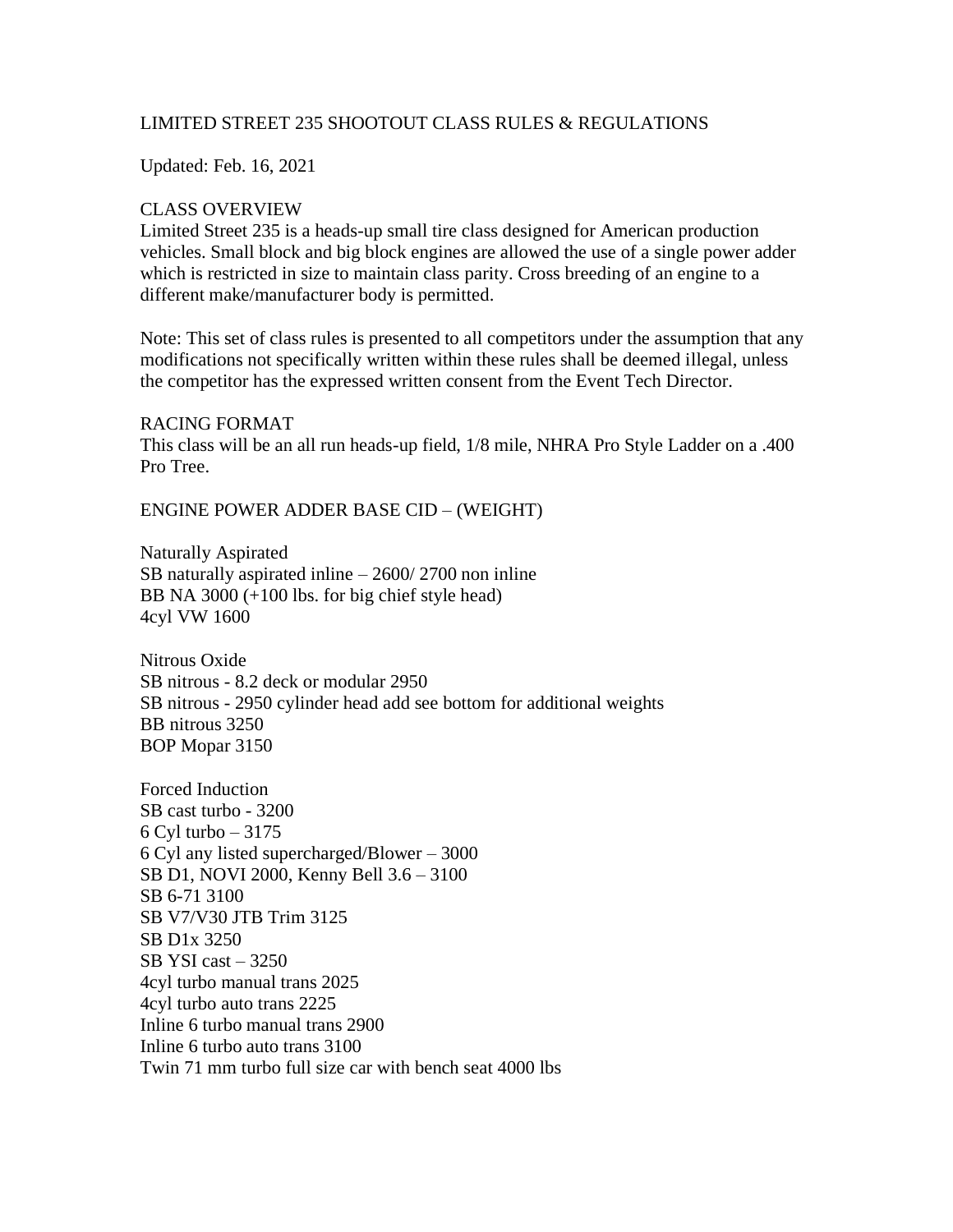# NOTE:

– Maximum CID for all small block N/A entries is 480 inches. (Add 7lbs per cu in over 470 up to 480 cu in.)

– Maximum CID for all small block Boosted entries is 440 inches.

– Maximum CID for all small block Nitrous entries is 465 inches.

– Maximum CID for all Big Block Naturally Aspirated combos is 632 inches.

– Maximum CID for big block Nitrous entries is 588 inches. (Deduct 50 lbs. for 540 and under)

– Maximum CID for Buick, Olds, Pontiac, Mopar Nitrous combinations is 588 inches.

– Buick, Olds, Pontiac, Mopar combinations are permitted Blower/Boosted applications. Blower combo will be 440 cu in with blow thru, belt, and E85 (3200 lbs)

– Any engine in question will be measured with a P&G gauge. A correction factor of

1.5% will be used. Competitors may be asked to remove a cylinder head for bore and stroke measurements should any discrepancies arise.

– All weights will be rounded down to the nearest 5lb. increment.

## WEIGHT ADDITIONS/DEDUCTIONS

- Add 25 lbs. for Holly High Ram or equivalent on power adder SBF/SBC/LS

-Add 25 lbs. for a nitrous controller

-Add 50 lbs. for a boost controller

-Add 50 lbs. for gear drive

-Add 50lbs for BBF A head

-Add 50lbs for All\* SB High port, Ford TFS-R, TFS High port

-Add 50lbs. for class spec 76/105 billet 96/88 Turbine NEW

-Add 50lbs. for W5 Mopar head on Nitrous SB

-Add 75 lbs. for All SB Nitrous 20 degree high port SR20 –FT1 or T1RI or equivalent,

15\* SBF and SBC Nitrous 18\* and 23\* raised runner heads. No turbo/ supercharger combos with these heads.

With all the new heads that are coming out, we will look at them and adjust periodically.

-Add 200 lbs. Ultra Cast Turbo 76 x 116 - 96 x 88

Deduct 50lbs for 235 S/S radial (any combo can take weight break)

Deduct 50lbs for SBC and SBF Stock block.

Deduct 50lbs.for Mod and LS Stock iron block.

Deduct 50 lbs. Stock 7.4L/9.8 deck and smaller factory block

Deduct 50lbs for 6AL or equivalent box with no add on.

Deduct 50lbs. for non-intercooled boosted/blown combos only

# REQUIREMENTS & SPECIFICATIONS

# ENGINE: 1

# BLOCK

Any aftermarket cast iron or cast aluminum block permitted. All blocks are restricted to factory OEM bore spacing for brand being used. LSX block bolt pattern is permitted for LS based engines. World Products Man-O-War bolt pattern is permitted for small block Ford engines.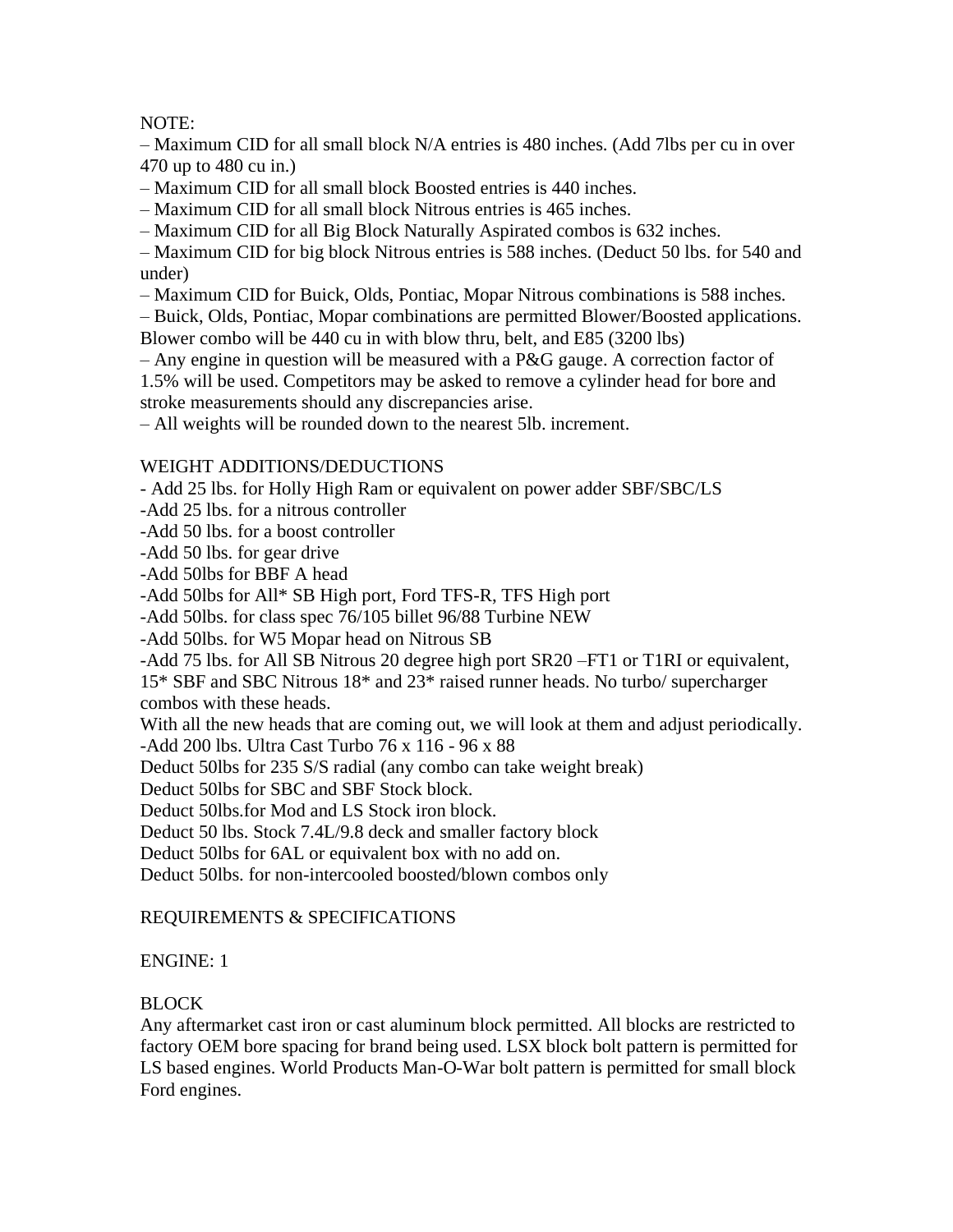All entries are permitted to bush lifter bores. Billet Blocks prohibited.

SB Power Adder Limited to 440 cubic inch (NA permitted up to 470 cubic inch at 1.5 lbs. added over 440)

BB NA Limited to 620 cu in (over 572 add +3 lbs. per cubic inch up to 600 add 3.5 601-620)

BB NOS to 588 (over 572 add +3 lbs. Per cubic inch up to 588.) (Includes BOP – Mopar entry)

HARMONIC BALANCER

SFI Spec 18.1 balancer is required.

## ENGINE MOUNTS & LOCATION

Engine/motor plates and mid-plates are permitted. Engine block and cylinder heads cannot be in contact with the firewall.

## CYLINDER HEADS

Factory OEM or aftermarket cast iron or aluminum cylinder heads are permitted. Billet and one-off fabricated heads are prohibited. All cylinder heads must maintain factory OEM bolt pattern for head and intake manifold bolts of manufacturer brand being used. Porting is permitted. All cylinder heads must maintain factory OEM valve angles of +/- 2 degrees. The Event Tech Director reserves the right to check valve angle either on or off the vehicle.

NA BB permitted Big Chief/Big Duke style and Ford C head. NA SB permitted any cast cylinder head with prior approval.

Power Adder cylinder heads for SB limited to, 23 degree Chevrolet, 15 degree LS, 18 degree Mopar, 20 degree Ford, OEM Ford casting 4v Modular, any 2v Modular, Trick Flow Twisted Wedge and LS 13.5 OK All cylinder heads must maintain the automobile OEM intake manifold bolt pattern.

Nitrous Big blocks limited to stock valve angle/stock port layout/no raised runner.

Note: Stock factory OEM heads are those cylinder heads that are factory production line installed on production vehicles as recognized by NHRA. Inline non stock valve angle not permitted on boosted combos Any splayed or canted valve (non-inline) head not permitted on boosted combos

# INTAKE MANIFOLD

Any aftermarket, commercially available, mass produced, single carburetor, 4150 or 4500 series, cast intake manifold permitted. Modified opening cast tunnel ram intake manifolds are permitted for Small Block & BB N/A combinations only. Porting is permitted. Cast Holley EFI ram intake or similar short ram permitted on SBF/SBC/LS boosted combinations only. See note in add/deduct section.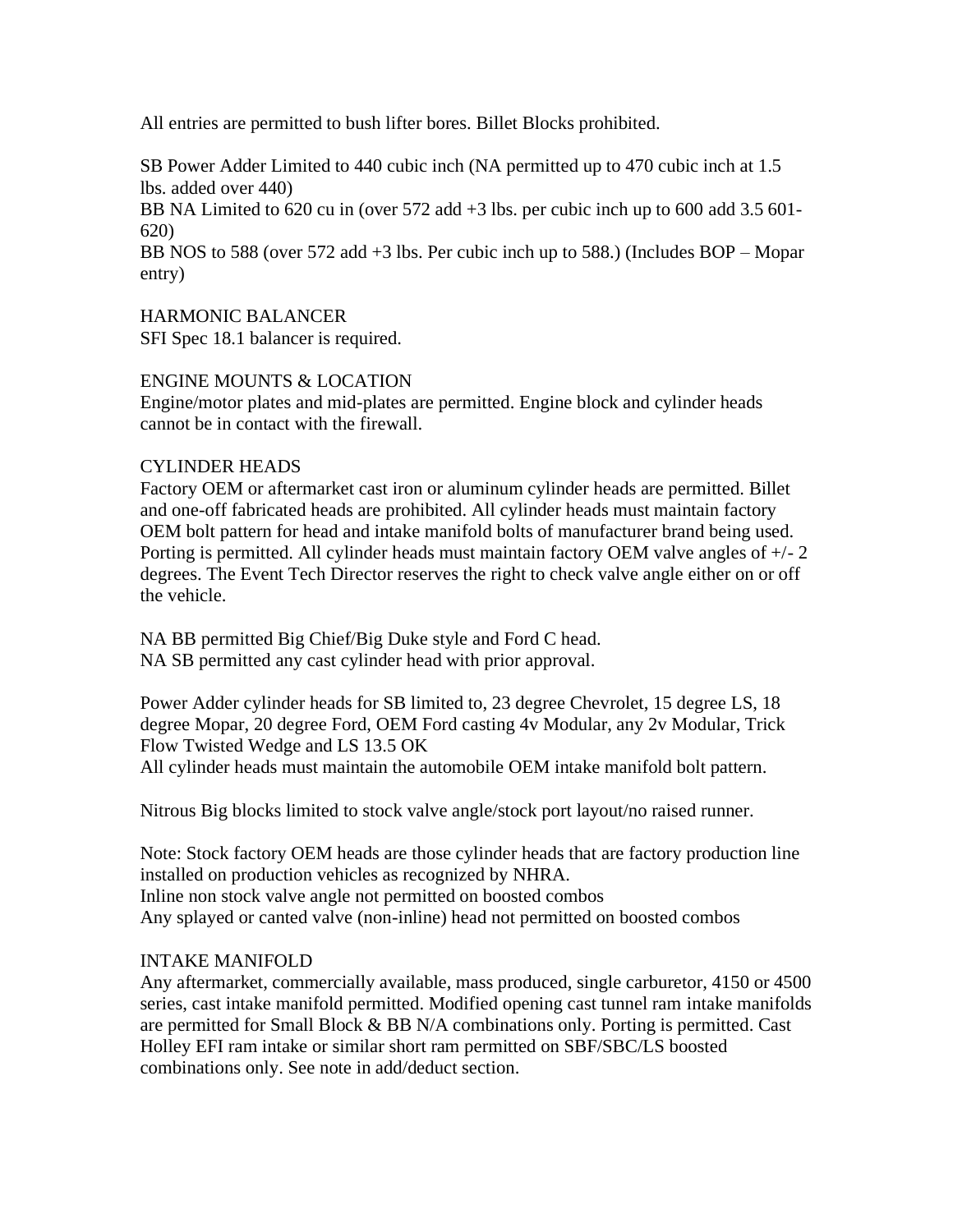### NITROUS OXIDE

All entries are permitted to use any conventional single stage plate system or any conventional single stage fogger system. The use of water injection is permitted. The use of a plate system with a fogger system is prohibited. Nitrous push systems are prohibited. The use of agents other than nitrous oxide as part of, or mixed in, the system is prohibited. All entries must use only gasoline for the fuel enrichment circuit. All nitrous jets must be as-supplied, un-modified from the manufacturer and must be a concentric circle. No other shapes such as ovals, diamonds, etc… permitted. All entries are permitted to use a maximum of two 10lb nitrous bottles or a single 15lb nitrous bottle. Any method of cooling the nitrous bottle inside the vehicle is strictly prohibited. Bottle temperatures will be randomly checked before and/or after a run. If the bottle temperature is found to be colder than 65 degrees, the run will be disqualified.

Plate System: Any conventional single stage or cross-bar single stage plate nitrous system with a maximum of four spray bars (two nitrous & two fuel) permitted.

Big Block Nitrous entries maximum jetting

1 jet .088 2 jets .062 8 jets .030

Small Block Nitrous/BOP Mopar entries maximum jetting 1 jet .098 2 jets .073 8 jets .036

Small Block Nitrous entries maximum jetting (8.2 Deck/2V mod motor ONLY!!!) 1 jet .104 2 jet .078 8 jet .040

Progressive systems are permitted. If you are claiming NO PROGRESSIVE all grounds and wiring must be traceable and visible.

Purge System: Nitrous purge systems are permitted a maximum of 1 solenoid. Progressive systems are permitted to use one inline ''safety'' solenoid. Purge line must clearly exit the hood/cowl or body in a fashion to not allow purged nitrous to enter the engine when racing.

Nitrous Lines: All entries are required to have one continuous -8 maximum (Plate System) and -8 maximum (Fogger System) uninterrupted (no coiling) nitrous supply line from the nitrous bottle to the engine. Maximum length of nitrous supply line from nitrous bottle to nitrous supply solenoid is 15ft. The line from the valve to the engine cannot store/hold nitrous oxide when the system is not in use.

# **SUPERCHARGER**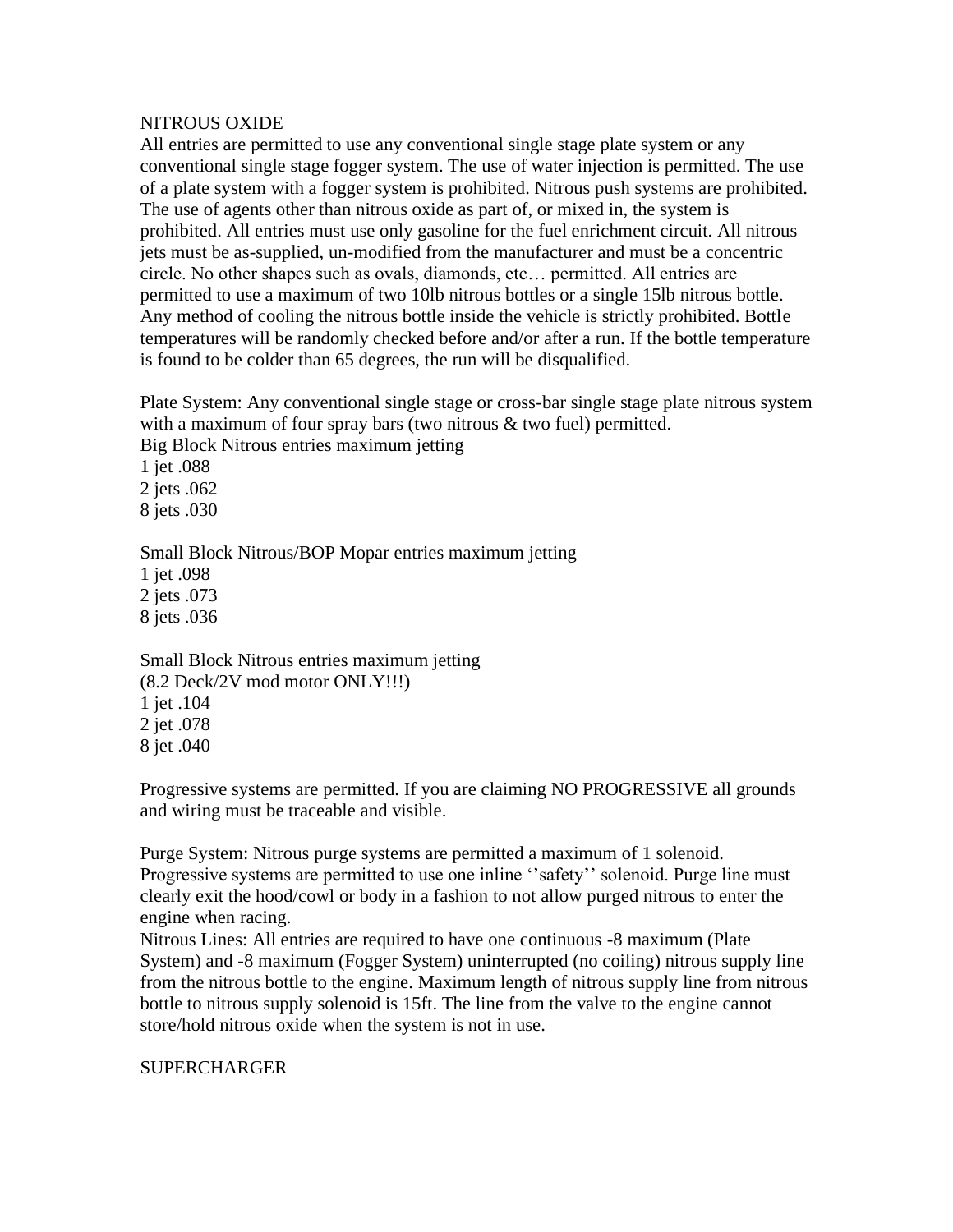Centrifugal superchargers are limited to the following dimensions: Maximum impeller inducer diameter of 3.70 inches. Supercharger impeller must be constructed from aluminum. Centrifugal superchargers are permitted to use any gear drive or transmission system, including the Vortech V30 series. Maximum supercharger sizes D1, V-7/V30 JTB Trim, NOVI 2000, Kenny Bell 3.6, YSic, D1x.

Roots 6-71 blowers must be off the shelf street style – B&M type/TBS) Sb w/ single carb on gas only.

### TURBOCHARGER

Max cast turbo size 76mm measured tip to tip. Compressor inducer will not exceed 76 mm Compressor Exducer will not exceed 102 mm Turbine will be 96 mm X 88 mm. The Borg Warner S400SX4 S475 1.32 a/r with T6 flange fits into this category. Forced Inductions carries our SPEC class spec 76/105 billet 96/88 Turbine unit.

(preferred part)

(No reducers allowed to achieve this size and no clipped wheels)

V6 and 4cyl permitted billet wheel. (see additional notes below)

You may be required at any time to remove your turbo and/or your turbo cover to be checked.

If you are claiming NO BOOST CONTROLLER: A single line from the manifold to the wastegate only

Nothing else to top of wastegate or blow off valve

RAMAIR Permitted

### INTERCOOLING

Air-to-water intercoolers are permitted for supercharged and turbocharged entries only. Only one intercooler is permitted for all boosted applications.

### METH INJECTION

Meth injection permitted on Nitrous combos only. Any use of nozzle/injector in any engine combination forward of throttle body/ carburetor is strictly prohibited. All injectors on boosted combos must be directly mounted to the intake manifold.

### OILING SYSTEM

Any Oil System permitted. Any oil pump, vacuum pump, and oil pan permitted. All entries are required to use an oil retention device. Device can be either a ballistic style blanket or a custom built metal pan. Metal pan must extend from the engine/motor plate rearward to the back of the engine. Metal pan must fit inside the frame rails and be 3 inches above the ground.

COOLING SYSTEM

Any cooling system permitted. Radiators are not required.

EXHAUST SYSTEM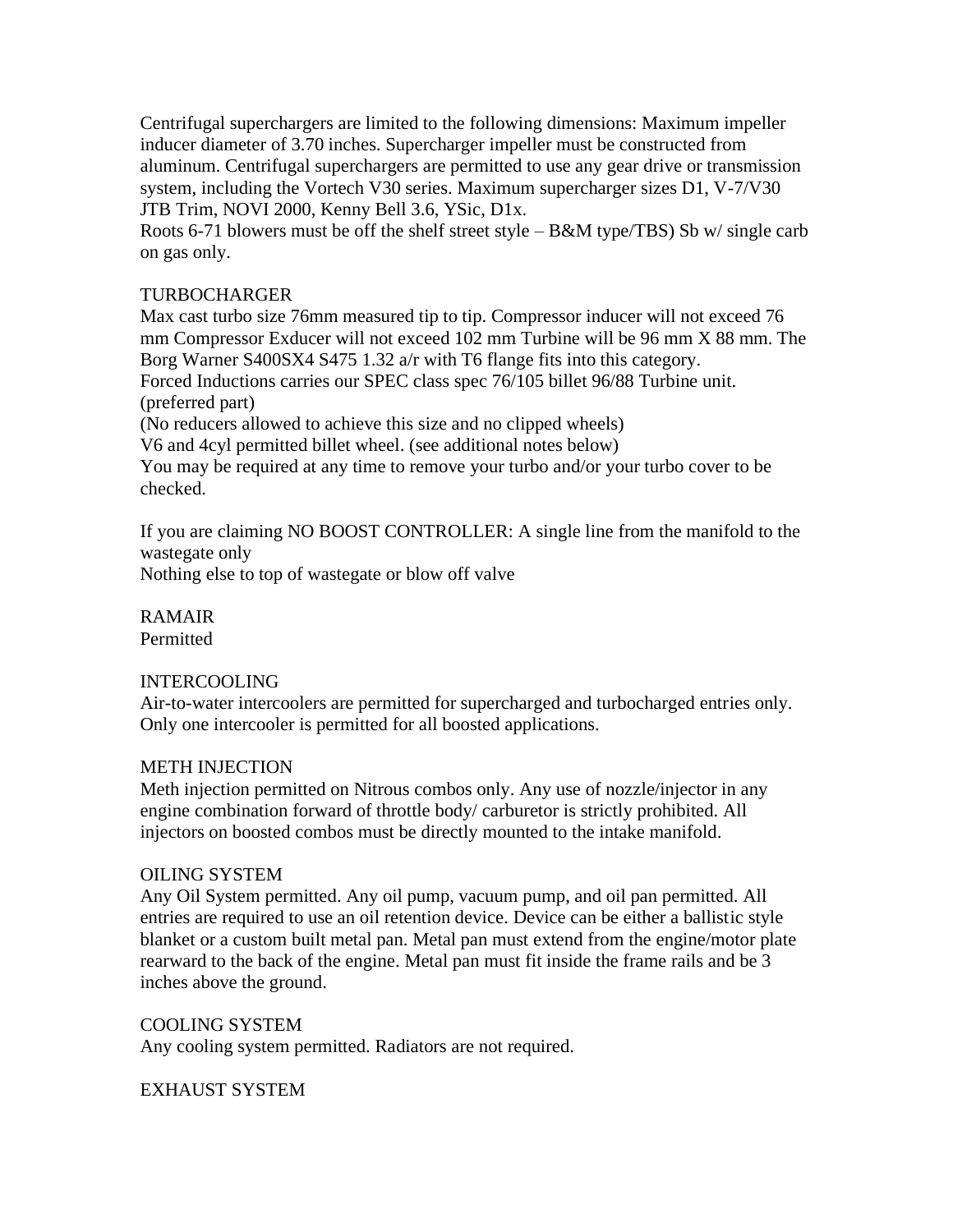Any exhaust system permitted. All exhaust systems must be directed out of body and away from driver and fuel tank. Exhaust may exit underneath car or out the front fenders but must not affect timing or staging beams. Bull horns prohibited. Zoomies prohibited.

## FUEL SYSTEM

Any electronic, mechanical or belt driven fuel pumps are allowed. Electronic fuel pumps must shut off with the master electric cut-off switch. Fuel cell must have a pressure cap and be vented to the outside of the body. Front mounted fuel cells must meet SFI Spec 28.1 and be mounted between the frame rails or enclosed in a round tube frame. A round tube frame must be constructed of a minimum of  $1\frac{1}{4}$ -inch O.D. x .065-inch chrome moly tubing. Artificial cooling or heating of fuel (i.e., cool cans, ice, Freon, etc.) prohibited. Circulating systems that are not part of the normal fuel pump system are prohibited.

## EFI SYSTEM

Any aftermarket electronic or mechanical fuel injection may be used. Fuel injector size and or type are unlimited.

## THROTTLE BODY

Any single aftermarket throttle body permitted NA. 4150 or 4500 for power adder combos.

## **CARBURETOR**

Maximum carburetor size for all power adder entries is a single 4500-style or a Pro-Systems 115mm SV1.

### THROTTLE LINKAGE

Throttle control must be operated by the driver's foot.

### FUEL

VP Racing Fuels Gasoline, Q16, C-85, E-85, C12, 16, 23, 25, 45, or NO2 are the only fuels permitted. Event Tech Director reserves the right to inspect fuel at any time during competition Failure to pass Fuel Check is grounds for disallowance of the run during competition and disqualification from the event during eliminations. Fuel is checked using various means. Samples given to Fuel Check Technical Inspectors are compared to data taken from known fuel samples provided by VP, adjusted for temperature, and within a tolerance determined by Event Tech Director. Failure occurs when the sample readings fall outside those tolerances. M1 and M5 prohibited.

# DRIVETRAIN: 2

# CLUTCH, FLYWHEEL & FLYWHEEL SHIELD

Flywheel and clutch meeting SFI Spec 1.2, 1.3, 1.4, or 1.5 is mandatory. Clutches are limited to a dual disc maximum. Flywheel shield meeting SFI Spec 6.2 or 6.3 is mandatory. Clutch must be manually operated by the driver's foot. Electronics, pneumatics, hydraulics, or any other device may in no way affect the clutch system. The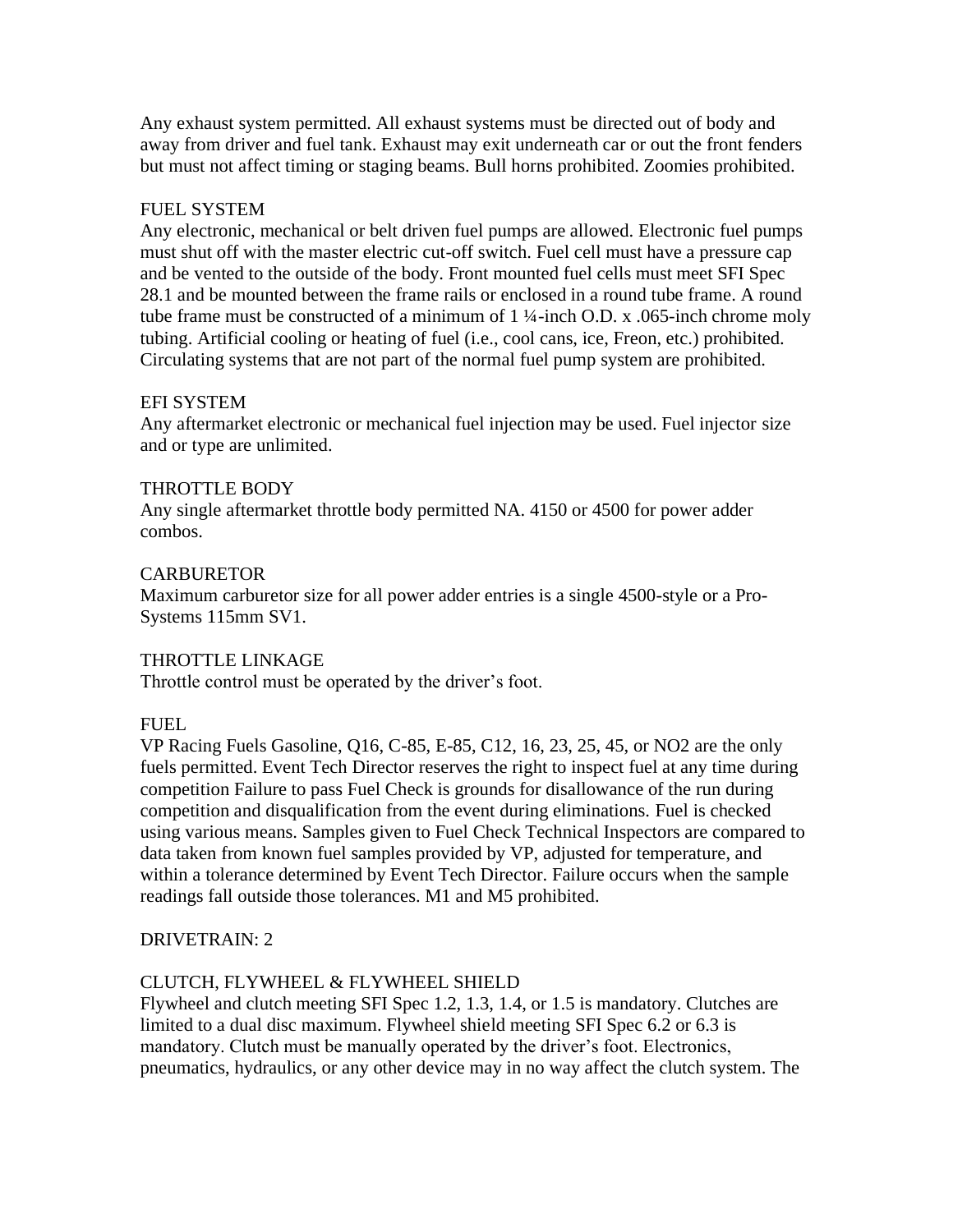throw-out bearing must release all fingers, levers, stages, etc. simultaneously. Staged or variable release clutches are prohibited.

### MANUAL TRANSMISSION

OEM or aftermarket transmissions with a maximum of 5 forward speeds permitted on N/A combinations only. Clutchless models permitted. Any gear change must occur from direct action by the driver. Pneumatic, electric, hydraulic, etc. shifters prohibited. Torque converter not permitted with this type of transmission. Manual transmissions must utilize SFI approved bell housing.

## AUTOMATIC TRANSMISSION

Any OEM or aftermarket automatic transmission is permitted. Lock-up style transmission and/or torque convertors are prohibited unless OEM equipped (i.e. A.O.D.). The use of transmission-to-engine adaptors is permitted. The use of trans-brakes is permitted. Pneumatic, electric, hydraulic, etc. shifters permitted.

### **STEERING**

Any American production type steering system permitted.

### SHOCKS/STRUTS

Aftermarket stock-type shocks/struts permitted. Rear coil-over shocks are permitted.

### FRONT SUSPENSION

Factory type front suspension only. Coil over shocks are allowed. Aftermarket replacement control arms are allowed. Aftermarket K-Members/Commercially available sub-Frames allowed. (Must have prior approval from tech) Strut towers must be in factory location with factory sheet metal attaching factory frame rail to top of strut tower, can be notched, windowed, or trimmed for header clearance but must maintain factory sheet-metal attachment.

### REAR SUSPENSION

Stock-type and ladder bar rear suspension systems are permitted.

### WHEELIE BARS

The use of wheelie bars is prohibited.

### FRAME: 4

### **CHASSIS**

All vehicles must have a chassis that meets the guidelines set by SFI for their respective speed and elapsed time. A valid NHRA serialized sticker is mandatory at an NHRA Member Track.

### FRAME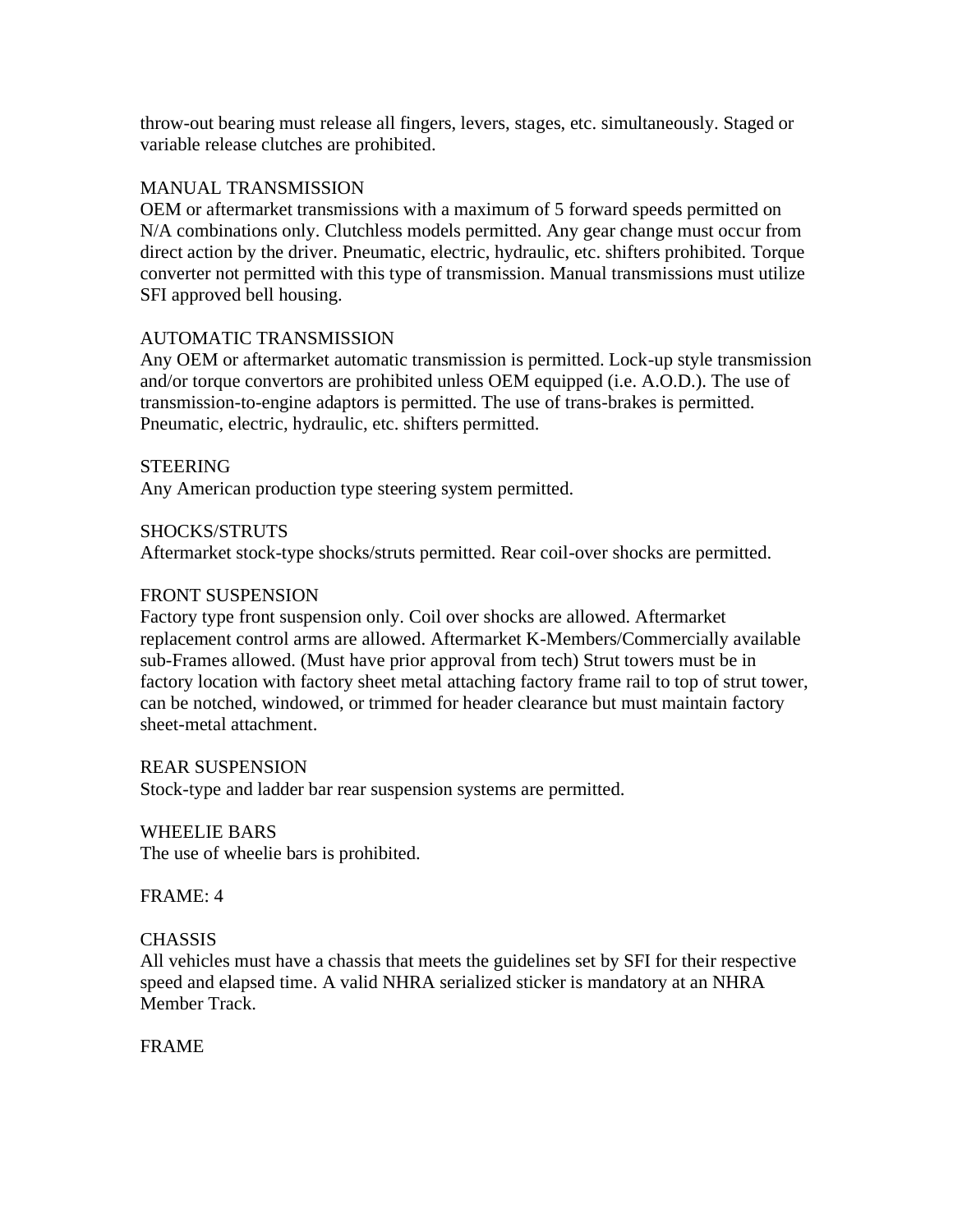Stock frame required from the radiator support to the back of the rear wheel tub. Backhalved cars are prohibited. Front and rear sub frames may be joined together. Horizontal and vertical notching of rear frame rail is permitted for tire/rear end clearance.

#### WHEELBASE

Entries must retain stock wheelbase dimensions of  $+$  or  $-1$  inch. Maximum wheelbase variation from left to right is 1 inch.

#### GROUND CLEARANCE

A minimum of 3 inches from the front of the vehicle to 12 inches behind front spindle centerline is mandatory. A minimum of 2 inches for the rest of the vehicle is mandatory (except for oil pan and exhaust headers).

#### TIRES & WHEELS: 5

#### **TIRES**

LEGAL TIRES: Any 235/60 or 26 x 8.5 bias or radial tire deduct 50 lbs. for 235 S/S tire

**WHEELS** Aftermarket racing wheels permitted.

INTERIOR: 6

### UPHOLSTERY

Interior must maintain a factory upholstered appearance. OEM dash board is required and can be made of fiberglass or carbon fiber. Any aftermarket racing style seat is permitted. Driver's seat must be located in the stock location. Passenger seat is not required. Door panels are required. Floor and transmission tunnel where visible must be carpeted or upholstered.

STEERING COLUMN/WHEEL Aftermarket steering columns and steering wheels are permitted.

PEDALS & PEDAL LOCATION Stock type pedals/linkage is required.

BODY: 7

#### BODY

Body must retain original appearances and profiles for year being used. OEM body shell must be intact. Light weight body panels are restricted to hood, fenders, bumpers, doors and deck-lid/truck-lid or hatch. Composite roof panels are permitted on 2005 and newer vehicles. Hood and deck-lid/trunk-lid must be hinged or lift off style. All front ends must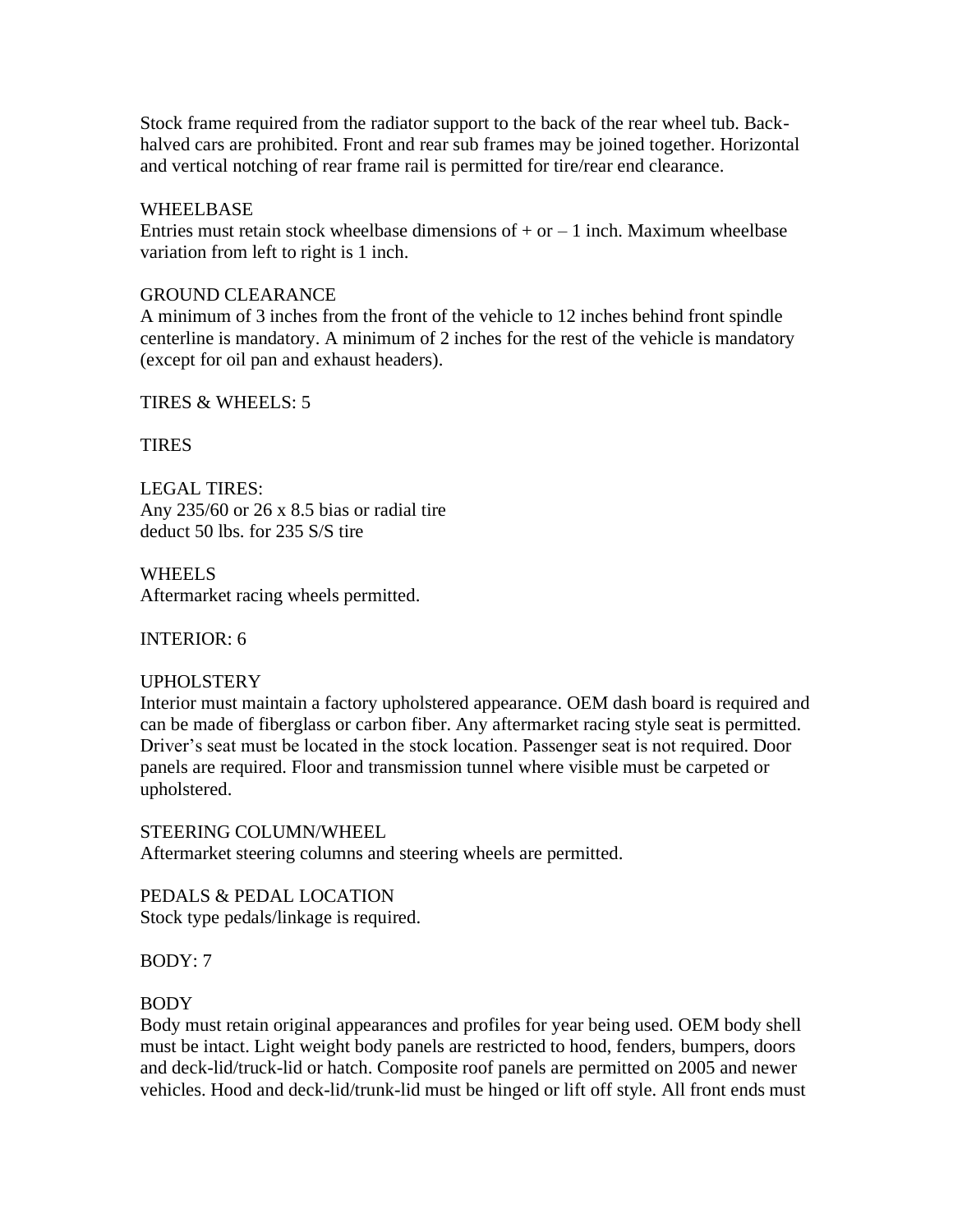be of factory dimensions and cannot be lengthened. No extenders permitted. Alterations or aerodynamic modifications are prohibited. Body must be finished or painted. Pre-1964 body style will receive -25 deduction

### HOOD SCOOPS

The use of aftermarket forward facing hood scoops is permitted on NA. The use of cowl induction style hoods are allowed on any vehicle with a maximum height of halfway point of windshield.

## COWL AREA

OEM cowl is required and modifications are permitted.

## **GRILLE**

Grille must maintain a "professional appearance" for year, make and model being claimed.

### FIREWALL

Stock, factory firewall is required. Notching and smoothing of firewall is permitted but must be identifiable as being in the factory location. Factory OEM fiberglass firewalls (Corvette) are permitted to replace the factory firewall with a minimum of .024 thick steel located in the factory location.

RADIATOR CORE SUPPORT Radiator core support is not required.

FENDER SPLASH PANS Fender splash pans may be altered.

WINDSHIELD & WINDOWS OEM glass or NHRA approved Lexan is required.

### **FLOOR**

Stock floor in stock location is required under driver and passenger seats. Flat area of floor-pan behind seat area and rearward may be replaced with a minimum of .024-inch thick steel or .032-inch aluminum. All entries are allowed a removable trans-tunnel.

WHEEL WELLS Aftermarket style mini-tubs are permitted.

### WING/SPOILERS

All entries are permitted to use rear wing/spoilers. Wing/spoilers are allowed a maximum length of 26 inches. Any adjustments to the wing/spoiler during a run are prohibited.

### STREET EQUIPMENT

All entries must have operational headlights/fog lights and taillights.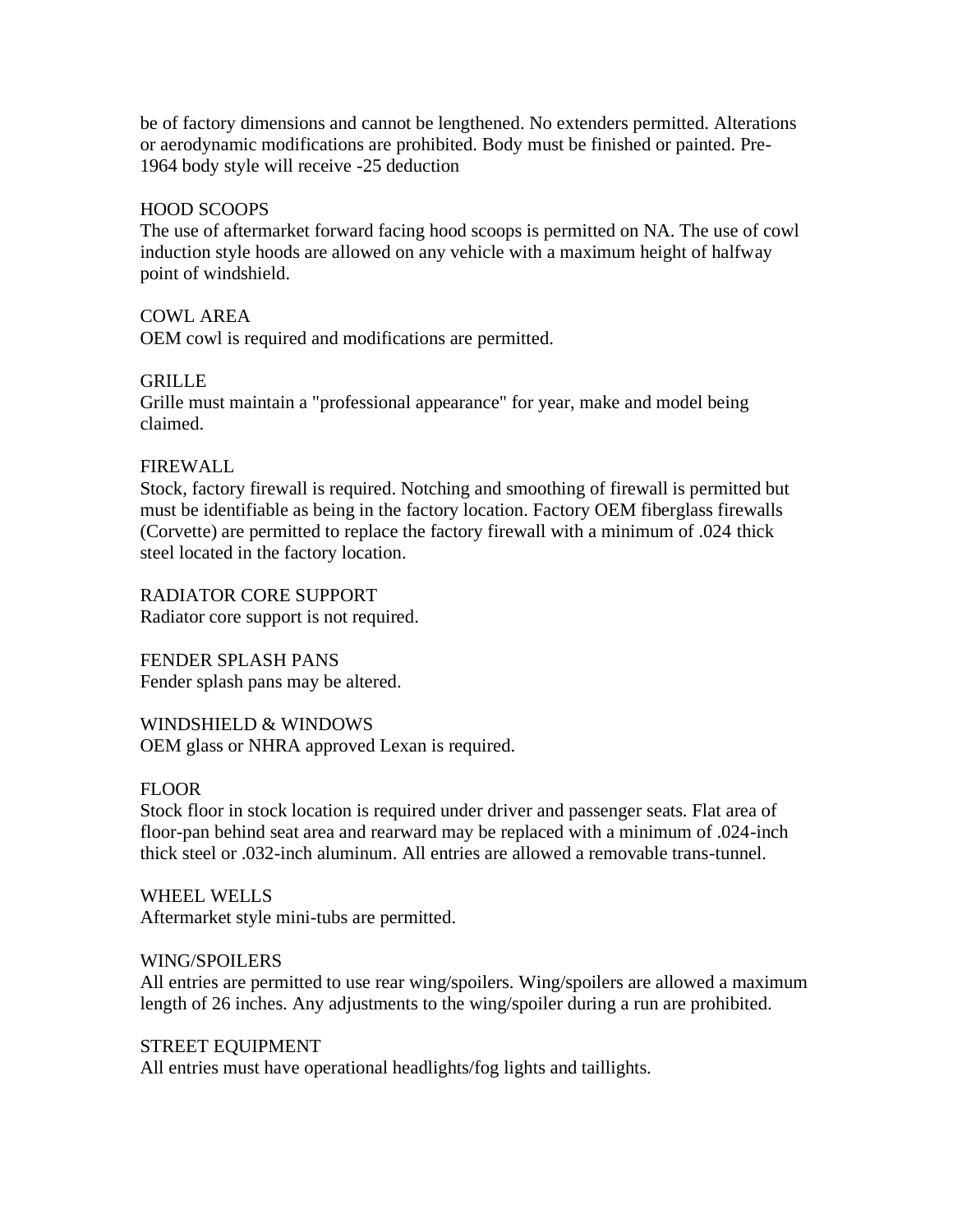### APPEARANCE

All cars in competition must be painted or wrapped. Advertising graphics are permitted on the body. In order to be eligible for the Limited Street 235 Shootout points championship program, all sponsors' decals must be easily visible and located on the outside of the vehicle. Failure to do so can result in the driver forfeiting all claimed championship points for that particular event. The Limited Street 235 Shootout points championship program requires that all entries run the following decals:

1. Championship Windshield Banner: Decal needs to be located on the top of the windshield or just above the windshield located on the body.

2. Championship Series License Plate: Plate must be located on the front of the vehicle 3. Class Sponsor(s): Decal must be located on the passenger's side lower portion of the windshield.

4. Class & Competition Numbers: Numbers must be easily visible/legible and located on the front, back, and both side windows.

## ELECTRICAL: 8

## **BATTERIES**

Battery may be relocated and must be an automotive type.

### **IGNITION**

Any battery-operated ignition system permitted. Distributorless ignition systems are limited to one coil per cylinder only. Optical devices and magneto ignitions are prohibited.

### MASTER CUTOFF

A master cutoff switch is mandatory on all vehicles with a battery located in the trunk.

# STARTER

Aftermarket starters, in stock location permitted.

### SUPPORT GROUPS: 9

### BRACKET RACING AIDS

The use of any bracket racings aids such as optical sensors, delay boxes, shutter boxes, throttle stops, etc. are prohibited. The use of any device (electrical or mechanical) that allows a driver to ascertain the position of their vehicle to the starting line is prohibited.

PRESSURIZED BOTTLES All pressurized bottles must meet D.O.T. 1800lb minimum specification.

TOW VEHICLES The use of tow vehicles is permitted.

DRIVER: 10